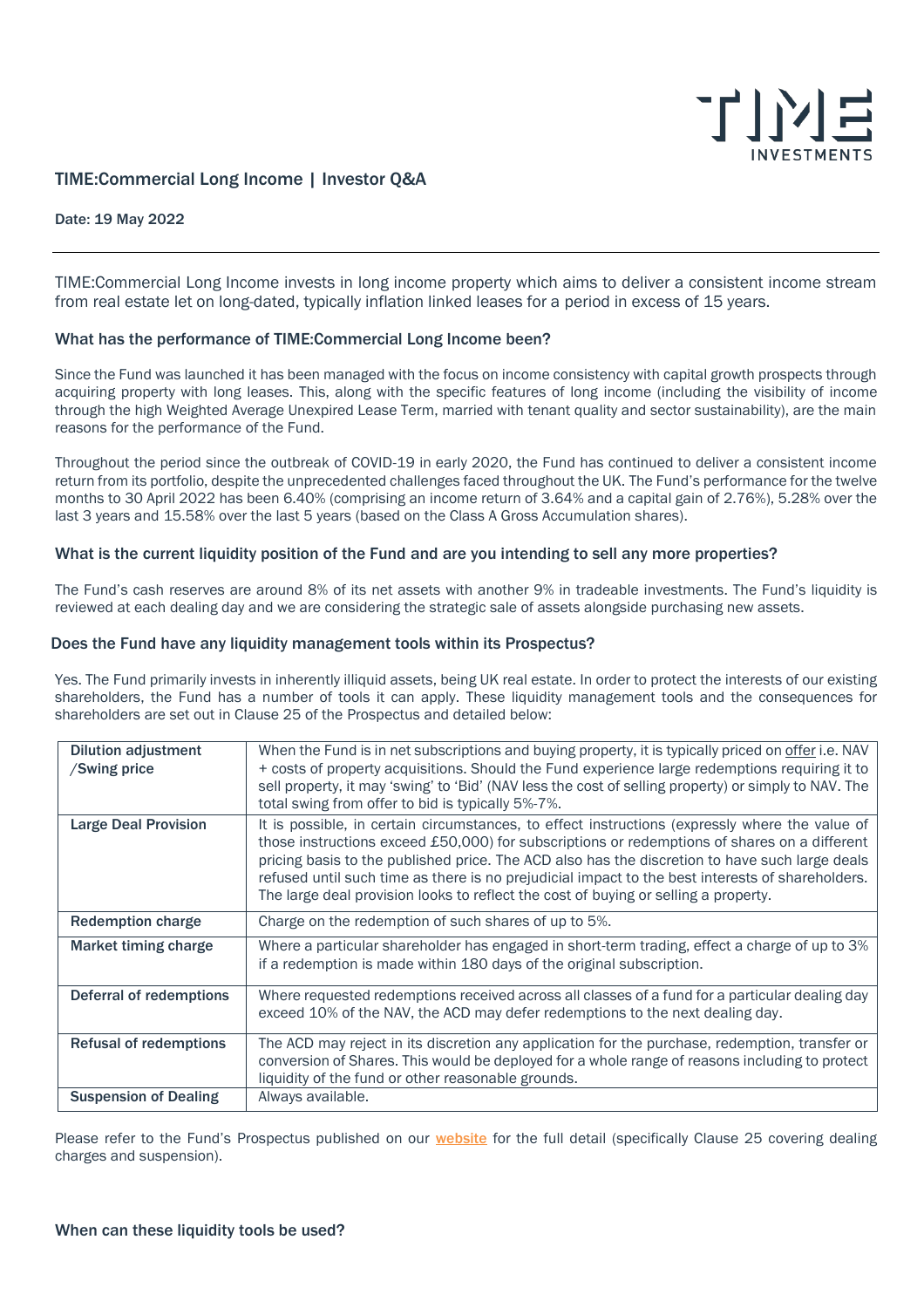They may be used at any time where the ACD considers it is in the best interests of the shareholders to do so, in order to protect investors' interests (those coming in and out of the Fund as well as those who are remaining invested). In simple terms, during periods of consistent subscriptions or redemptions, certain tools are used when it is believed that there may be a need to buy or sell properties and therefore incur the associated transaction costs. These tools ensure that relevant subscribing or redeeming investors bear their proportion of the cost of buying or selling a property.

# How do you intend to use any of these liquidity management tools?

Yes, where it is considered to be in the best interests of shareholders. For instance, in March 2021, to ensure we were treating our shareholders fairly we utilised the dilution adjustment. The Fund, therefore, swung its price from 'Offer' pricing to NAV prior to the reopening of the Fund for dealing. The impact of this was a single downward movement of circa 4.6% on the price. Whether the ACD would use any other liquidity tool in the future would be reviewed on each dealing day.

# Can you explain the pricing basis of TIME:Commercial Long Income?

The Fund is priced with a single price and may apply a dilution adjustment. When the Fund is in net subscriptions and buying property, it is typically priced on 'Offer' (NAV + costs of property acquisitions). Should the Fund experience a period of redemptions requiring it to sell property, it may 'swing' to 'Bid' (NAV less the cost of selling property) or simply to NAV. For more detail, please refer to our *'[Guide to the Dilution Adjustment](https://time-investments.com/vault/files/Dilution-Adjustment.pdf)'.*

# Why had the ACD chosen to use the dilution adjustment in March 2021?

Given the period of suspension and expected period of redemptions, the Fund had made a number or property sales to achieve a prudent level of liquidity to reopen. Unless a dilution adjustment is applied, redeeming shareholders would not bear their share of the associated property transaction costs and these costs would otherwise be borne by the Fund and its remaining shareholders. The use of the dilution adjustment was the most clear and transparent tool that ensures that the Fund is acting in the best interest of shareholders.

# How was the swing price level calculated?

The swing of the price has been calculated based on the weighted property acquisition costs of the portfolio being reduced from the price of the shares of the Fund.

# Why did the Fund's price move to NAV?

During the period of suspension, the Fund increased liquidity through the sale of a number of properties. The associated transaction costs had therefore been borne and were reflected in the NAV price. Given the level of liquidity created in the Fund and the expected future redemptions, it is not anticipated that significant property sales will be required at this time.

#### In what circumstance would the Fund's price move from NAV to 'Bid'?

In the event that we had to sell further properties to meet redemptions beyond current cash levels, then it is likely we would need to swing the price fully down to 'Bid'. This additional swing could be circa 1%.

#### In what circumstance would the Fund's price move from NAV back up to 'Offer'?

When the Fund returns to a steady state of net subscriptions and is anticipating acquiring significant further property, it would expect to swing back up to 'Offer'.

#### What is the outlook for the Fund?

The Fund has shifted its sector exposure, with the logistics sector now the largest within the property portfolio at c31%, and no exposure to the office sector. The Fund has never had exposure to the more at-risk sectors such as high street retail and shopping centres.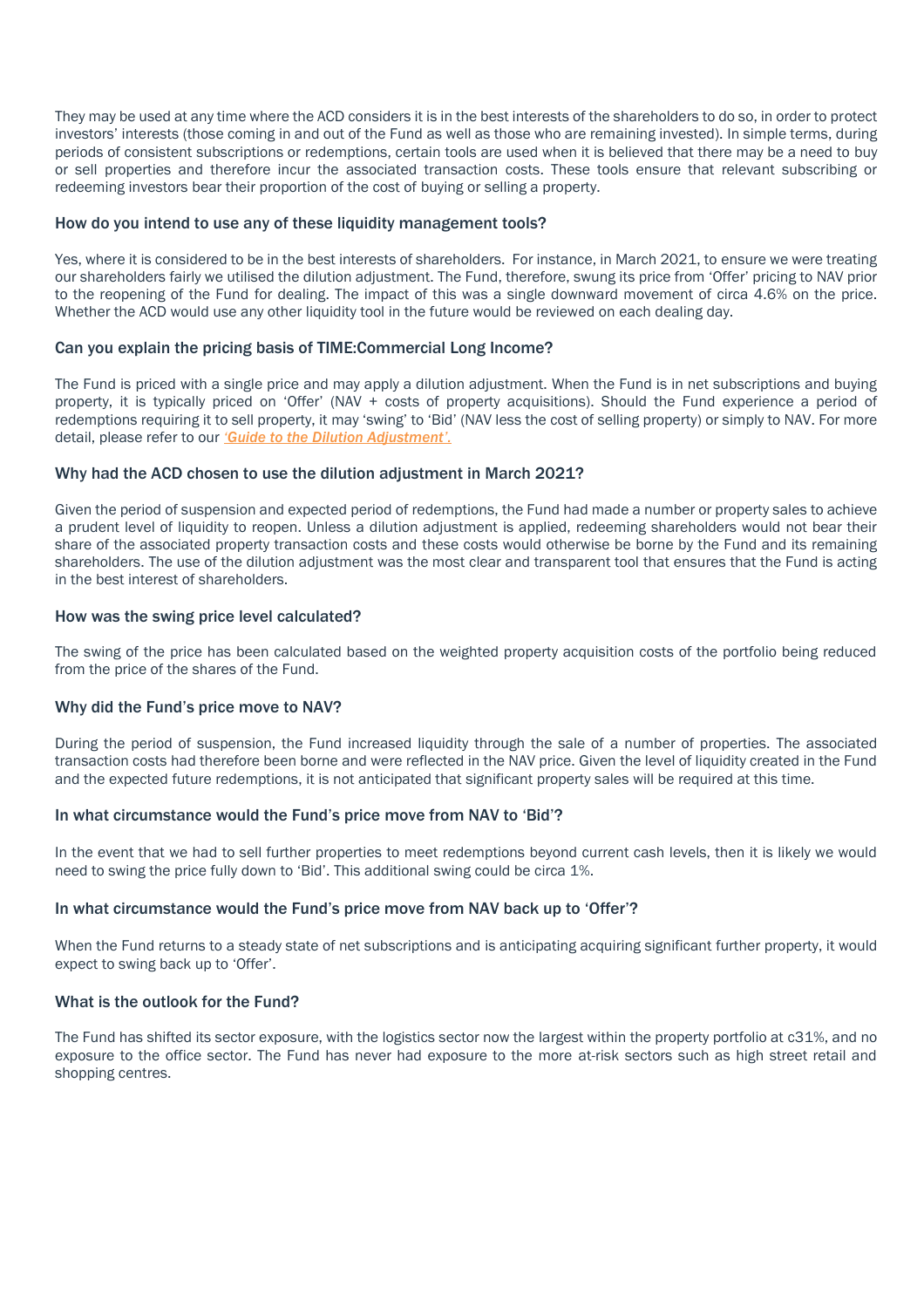| Sector weighting (%)      |      |                        |       |  |
|---------------------------|------|------------------------|-------|--|
|                           |      | Long Lease Ground Rent | Total |  |
| Logistics                 | 31.5 | 0.0                    | 31.5  |  |
| Leisure                   | 16.8 | 5.7                    | 22.5  |  |
| Hotel                     | 16.9 | -5.1                   | 22.0  |  |
| Supermarket               | 11.O | 0.0                    | 11.0  |  |
| Car Showroom              | 4.0  | 0.0                    | 4.0   |  |
| Healthcare                | OΟ   | 3.1                    | 3.1   |  |
| Retail Warehouse          | 1.6  | 0.5                    | 21    |  |
| Nursery                   | 0.0  | 1.8                    | 1.8   |  |
| Mixed (Industrial/Office) | 0.0  | 1.1                    | 1.1   |  |
| Other                     | 0.0  | 0.9                    | 0.9   |  |

The Weighted Average Unexpired Lease Term ("WAULT") of the portfolio is 47 years which results in significantly greater visibility of income than in traditional commercial property, and hence the name, long income. In a period where rental growth in many sectors of traditional commercial property remains uncertain, one of the key features of long income is the comfort provided by structured rent reviews as compared to open market reviews traditionally associated with commercial property. Within the portfolio 94% of the rent reviews are indexed linked or have a fixed percentage growth. It is worth noting that the portfolio currently has no voids.



The Fund and its property portfolio are well positioned and has performed well over the 2021/22 period, and we anticipate the positive performance in property values to continue, with an annualised income return of circa 3.5% for 2021/22, with that income return growing into 2022/23.